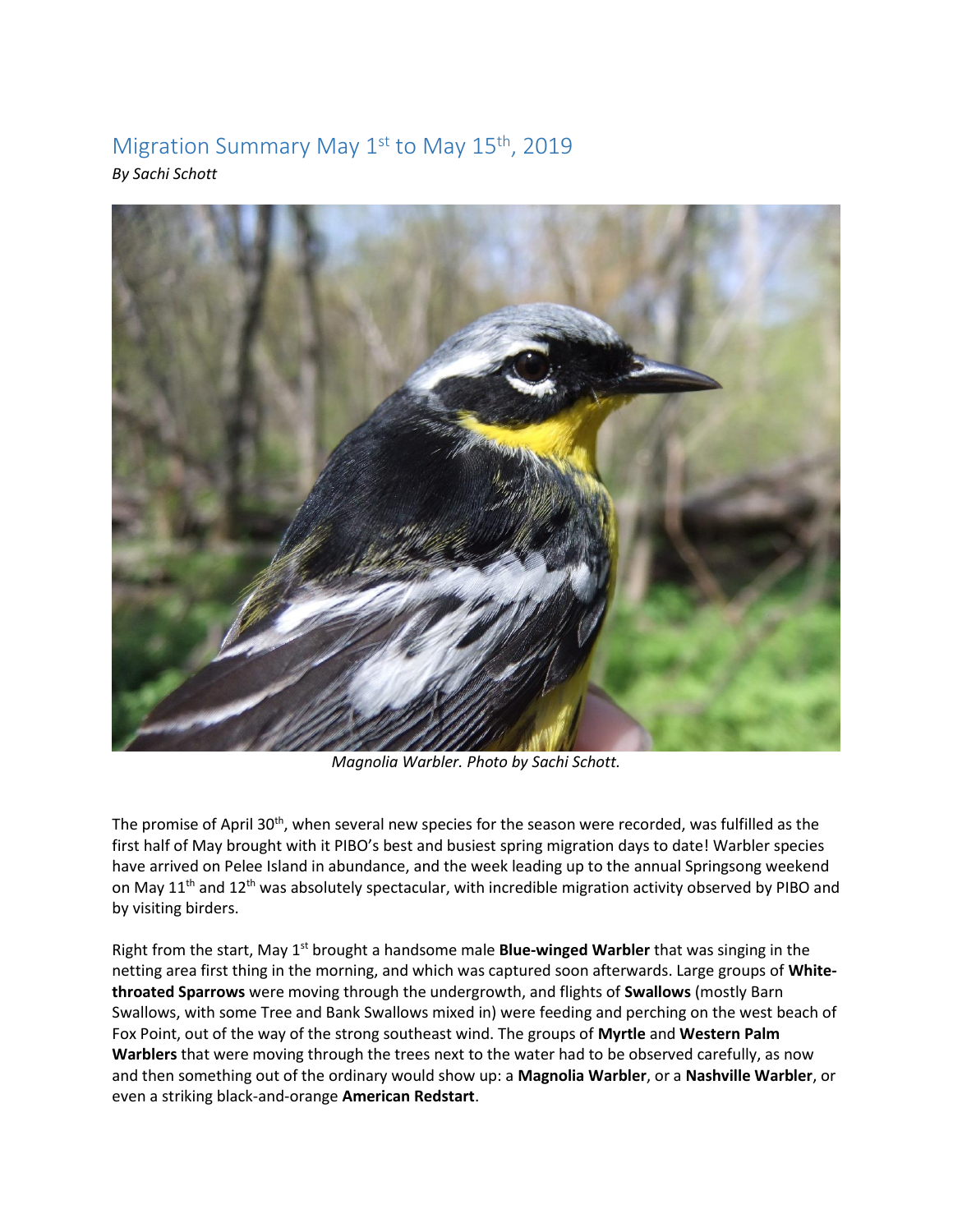From there migration accelerated, and the following week and a half brought a continuous flood of migratory birds that were being seen on Pelee Island for the first time this spring. The warblers were a highlight, with fourteen different species seen on May 7<sup>th</sup>, a particularly busy day. Cold, overcast, rainy, and windy weather kept birds down low, foraging close to the ground, which created an abundance of good bird-watching opportunities. In the netting area, PIBO's field staff were gifted with excellent views of **Northern Parulas**, **Chestnut-sided Warblers**, **Blackburnian Warblers** and **Bay-breasted Warblers** that were all feeding among the fallen branches and flourishing waterleaf that lined the sides of the net lanes. These species generally prefer to stay high up in the canopy, and under normal circumstances often all that is seen of them is the underside of their tail as they flit from branch to branch! On sunnier, calmer days, most warblers were seen travelling through the trees in the company of **Ruby-crowned Kinglets**. Other birds grew more common as well, and the first **Scarlet Tanagers** and **Baltimore Orioles** seen on May 2nd now have plenty of company, while **Ruby-throated Hummingbirds** frequently stop by to examine the colourful flagging tape PIBO ties to its mist-nets.

And, among the colourful and varied warblers and vireos that returned to Pelee Island for the first time this month, there was one year-round resident that unfailingly drew the attention of every birder: the humble **Red-breasted Nuthatch**. PIBO does not typically record many Red-breasted Nuthatches in the spring, and only a single one was observed in the spring of 2018. But last fall, a failed black spruce crop led to hundreds of nuthatches travelling farther outside of their habitual range than usual. More Redbreasted Nuthatches were seen on more days in the fall of 2018 than in any year since PIBO began its migration monitoring program, and now in 2019 it appears that those Red-breasted Nuthatches are retracing their steps northwards. Dozens were seen, with the highest numbers corresponding to those days when migration was at its peak. On May  $8^{th}$ , PIBO banded 80 birds - 32 of which were Redbreasted Nuthatches! They were so numerous that two even flew in through the open door of the banding station as PIBO's field staff were closing up for the morning. Some recently banded Redbreasted Nuthatches were recaptured over the following few days, showing that at least some of them were remaining on the island, probably temporarily. All have had low fat scores, and some of the ones that have been seen allowed observers to approach to within a few inches of them as they remain laserfocused on their search for food. They have been frequent visitors at PIBO's bird feeders, and are hugely appreciative of black sunflower and niger seeds!

The busiest day in the banding lab was May  $9<sup>th</sup>$ , when 139 birds were banded. From there, the bird activity began to slow. Species diversity remained decently high, but the birds that were seen were not as abundant as before. The number of birds recaptured by PIBO experienced an uptick on May 14<sup>th</sup> and  $15<sup>th</sup>$ , as birds that had been banded from May 9<sup>th</sup> to  $13<sup>th</sup>$ , and which had evidently decided to remain on the island to rest and feed, ended up in the mist-nets for a return visit.

The high water levels in the lake considerably reduced the amount of shore at Fish Point, leaving less habitat for shorebirds, but PIBO still enjoyed a few good sightings. A **Ruddy Turnstone** was out turning over stones on May 1st, and the highlight was a pair of **Willets**, seen sharing the tip with two **Forster's Terns** on May 2<sup>nd</sup>. Two late **Common Goldeneye** were still out on the lake on May 6<sup>th</sup>. On May 15<sup>th</sup>, a single **American White Pelican** was out swimming off the south end of Fish Point, probably wondering where all the beach had gone! A few of these impressive birds have been seen this season, but not consistently.

//